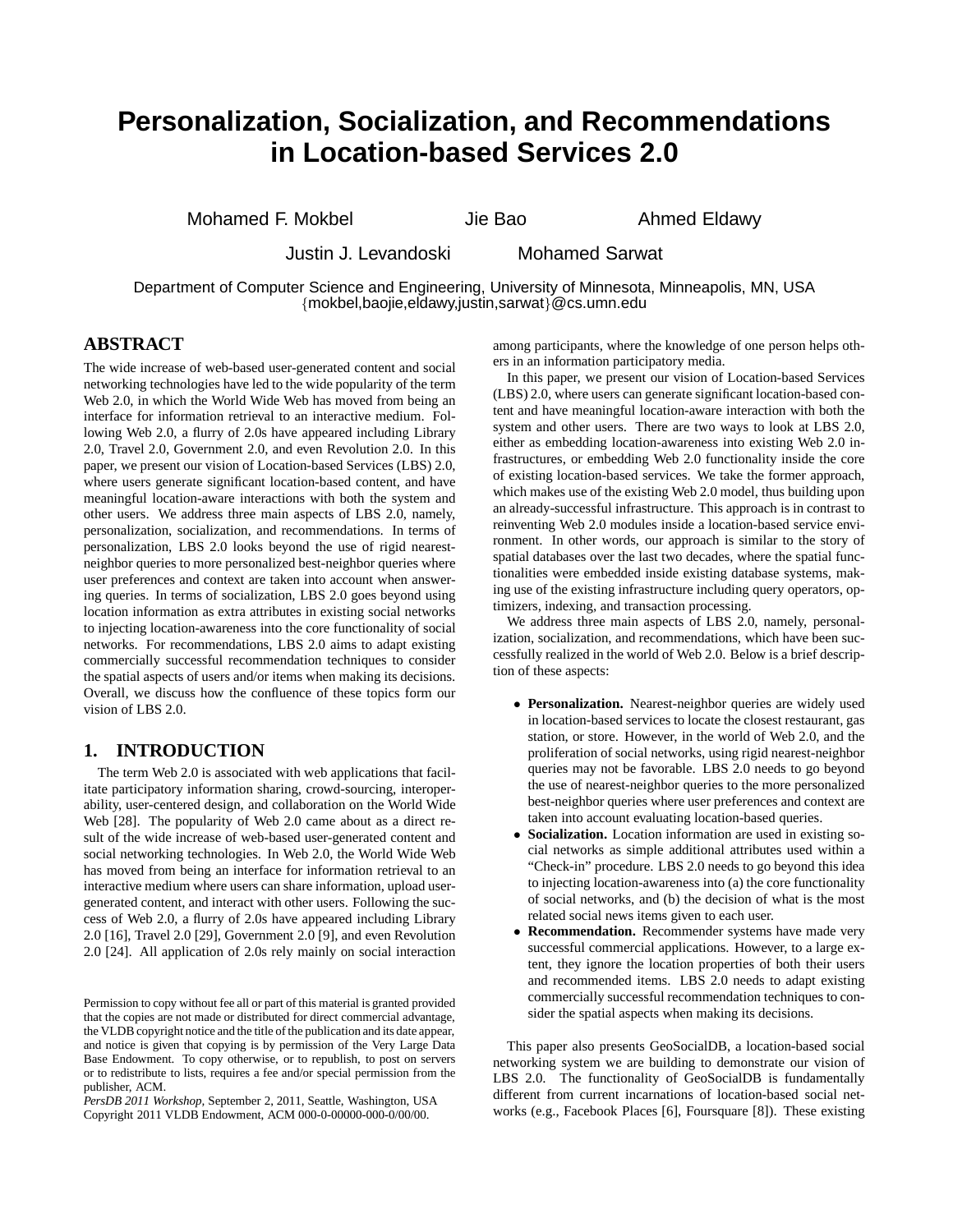location-based networks are strictly built for mobile devices, and only allow users to receive messages about the whereabouts of their friends (e.g., Foursquare "check-ins" that give an alert that "your friend Alice has checked in at restaurant A"). GeoSocialDB, on the other hand, takes a broader approach that dovetails functionality of traditional social-networks with location-based social scenarios (e.g., friend news posts with spatial extents, location-influenced recommendations). Thus, GeoSocialDB is appropriate for both traditional social networking scenarios (e.g., desktop-based applications) as well as location-based scenarios (e.g., mobile-based applications).

The term LBS 2.0 has recently been used to refer to the new location-based functionalities that take place in the context of social networks [14]. Examples of these functionalities include Facebook places [6] and Foursquare [8] that are mainly used through mobile devices. Users of Facebook places and Foursquare get messages about the whereabouts of their friends in terms of *Check-in* messages. For example, "your friend Alice has checked in at restaurant A". In addition, users can receive notifications about friends who have checked in at a nearby place. In such systems, users' locations are treated simply as an additional attribute within the user profile. Yet, the location attribute is not really used in the core functionality of social networks. In an analogy to the spatial database era, this is similar to using the location attribute as an an additional table column queried through SQL. Ultimately, however, the treatment of location as a first-class citizen in databases led to the creation of specific spatial database operations (e.g., spatial joins) that in turn led to orders of magnitude performance improvements and the success of commercial spatial databases. This matches our vision for LBS 2.0, where location information will not only be pervasive to the users, but will also be pervasive to the underlying computational model, i.e., the location is used in the core functionality of social networks. This also relaxes the restriction that LBS 2.0 should only be applicable for mobile applications that generate "check-in" information from the GPS attached to the mobile device. In fact, LBS 2.0 should be also valid with traditional desktop computers, where a user of LBS 2.0 has full control on its location of interest.

The rest of this paper is organized as follows. Sections 2, 3, and 4 discuss the personalization, socialization, and recommendation aspects of LBS 2.0, respectively. Section 5 presents the GeoSocialDB project, under development at University of Minnesota that targets our vision of LBS 2.0. Finally, Section 6 concludes the paper.

## **2. PERSONALIZATION IN LBS 2.0**

In this section, we discuss our vision for personalization in LBS 2.0. We start by introducing traditional preference queries and K-nearest-neighbor queries. Then, we present our proposal of  $K$ -best-neighbor queries that we envision as a marriage of these two existing query types. Finally, we present the challenges and approaches that need to be considered when designing K-bestneighbor queries.

## **2.1 Preference Queries**

The idea of personalization is to allow users to express their personal preferences, which will be taken into account whenever a user requests a certain item (e.g., hotel or movie). The heart of personalization is preference query processing that aims to find the best answer according to a certain preference method. In recent years, a number of preference methods have been proposed, including topk [3], skylines [1] k-dominance [2], and top-k dominance [32], among others. Each of these methods have semantics that challenge the notion of "best" answers. Since "best" is subjective, we will likely see the proposal of a number of new preference methods

in the future.

Unfortunately, the *spatial* attributes in personalization are dealt with as any other non-spatial attribute. For example, in a typical *skyline* query that finds best hotels based on price and distance, the spatial distance attribute is used in the same way as the non-spatial price attribute. Very few works have exploited the special properties of spatial attributes, e.g., continuous movement [11, 17] and road network distance [4, 13]. However, such work is limited only to the case of *skyline* preference queries, and cannot be extended to support the wide variety of other preference queries.

## **2.2** K**-Nearest-Neighbor Queries**

A primary use of location-based services has been to help users find interesting nearby destinations (e.g., restaurant, stores) through  $k$ -nearest-neighbor ( $kNN$ ) queries [10, 18, 25, 31]. Though widely used, kNN queries are rigid as they provide answers based solely on distance-based measures, e.g., Euclidean or road network distance. For example, when a user looks for a restaurant, the user actually wants to find the "best" restaurant, which can be interpreted differently from one user to another. Existing kNN queries reduce the meaning of "best" to be the "closest". The rigidness of  $kNN$ queries can be shown with a simple example where a user asks for four restaurants. After retrieving the answer, the user discovers that she does not like the style or the food of the first two restaurants, while the other two restaurants do not match her dietary and budget restrictions. Location-based services should be useful, and a more useful set of answers could have been given in the previous example had we considered the user's *personal preferences*.

## **2.3 LBS 2.0:** K**-Best-Neighbor Queries**

In LBS 2.0, location-awareness should be inherent in the computation of *all* preference queries as a means of personalization. LBS 2.0 needs to go beyond the rigid nearest-neighbor queries to the more personalized best-neighbor queries where the user preference and context are taken into account when deciding on the query answer. We envision best-neighbor queries as a marriage of both preference queries and nearest-neighbor queries. The term "best" is inherited from preference queries that aim to find the best answer subject to a certain preference function and user-provided constraints, while the term "neighbor" refers to the spatial nature of the results, which require special handling when combined with other non-spatial attributes. In general, k*-best-neighbor* queries aim to find the k best objects of interest according to a set of user preference constraints, a preference function, and surrounding context, while considering the location aspects of both the user and objects.

It is important to note here that we are not aiming to propose or design new preference methods. Instead, we aim to make *existing* preference methods location-aware. There is already a mature research field aimed at inventing new preference functions, either within the database research community, HCI community, or even among economists. Starting from there, we do not need to reinvent the wheel and think of new preference functions. Instead, we plan to work with existing methods to make them location-aware.

#### *2.3.1 Location-Aware Preference Queries*

One approach to inject the location-awareness inside existing preference functions is to redesign the algorithms of *each* preference query type (e.g., top- $k$ , skyline,  $k$ -dominance) to include location-awareness. This is the approach applied so far for *skyline* queries [4, 11, 13, 17]. However, with the plethora of new preference functions and the likeliness to see new preference functions in the future, this approach is not practical. It requires a huge effort applying spatial properties to *each* single preference method.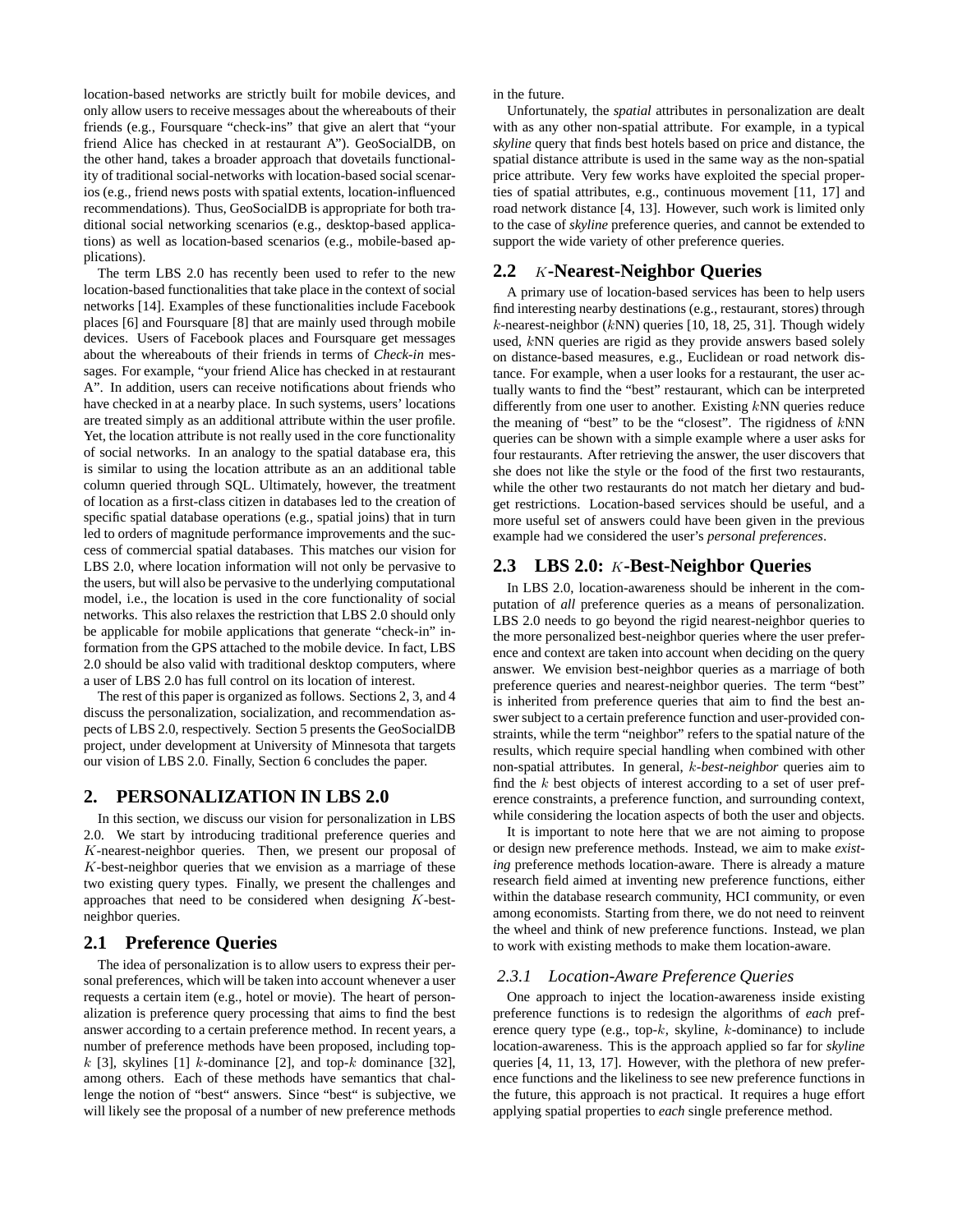Our approach is to approach the problem from another angle. *Instead of augmenting each preference method with locationawareness, we plan to make existing spatial operations preferenceaware*. We believe that this approach is more practical as the number of *basic* spatial operations is much less than the number of current, or future, preference methods. One way to realize our approach is to utilize extensible architectures like the FlexPref [15] extensible preference evaluation framework. In FlexPref, traditional query operators (e.g., selection and join) are extensible to *any* registered preference method. Registering a preference method in FlexPref is as easy as designing a simple procedural interface of a few short functions. Along the same line, we envision redesigning basic spatial operations (e.g., spatial selection and spatial join) to be extensible to a number of preference methods. This means that the code for a spatial selection/join operator will be written in terms of certain extensible functions that can be defined for a number of preference methods. As with FlexPref, the promise of our approach is that the effort required to design these extensible functions for each preference method is orders of magnitude less than the effort to make each preference function location-aware.

#### *2.3.2 Exploiting the Properties of Spatial Attributes*

Preference functions need to be aware of the special properties of spatial attributes. For example, spatial attributes are hard to compute compared to other attributes. For example, unlikely that a preference function (e.g., a skyline) optimizing over *price* and *distance* will deal with the the two attributes in the same way. A *price* attribute is easy to retrieve, while a *distance* attribute may need to be computed on-the-fly considering some constraints, e.g., road network and traffic. One way to process such a query would be to first compute the *distance* attribute for all objects of interest, then apply the preference function. Needless to say, that would be an inefficient way of computing preference queries. Preference functions should be aware of the cost of computing spatial attributes, and avoid unnecessary spatially related computations for those objects that will never contribute to the answer of the preference query.

A major advantage in our proposed approach mentioned in the previous section is its extensibility in supporting a variety of functions over all supported preference methods. For example, instead of proposing one algorithm for the spatial skyline query that exploits expensive computations of spatial attributes, and another one for spatial  $k$ -dominant queries, spatial top- $k$  queries, and so forth, we need to introduce only one algorithm for handling spatial attributes for *all* preference queries.

## **3. SOCIALIZATION IN LBS 2.0**

In terms of socialization, LBS 2.0 needs to go beyond using the location information as extra attributes in existing social networks to injecting the location-awareness into the core functionality of social networks.

## **3.1 News Feed Functionality**

The news feed functionality [27] is, by far, the most common functionality in all social networking systems (e.g., Facebook [5] and Twitter [30]) and news aggregators (e.g., My Yahoo! [20] and iGoogle [12]). The main idea of the news feed functionality is that users of social networks and news aggregators receive a set of news from their friends and favorite news sources, respectively. As the number of related news for any user could be overwhelming, existing news feeds limit their output to only a set of  $k$  news. This set is either selected as the most recent  $k$  news items or some weighting criteria is applied to get only the most (expected to be) interesting items to the users.

## **3.2 Location-Aware News Feed**

This section presents the motivation and operation of the location-aware news feed functionality, needed to realize socialization in LBS 2.0.

#### *3.2.1 Motivation*

Although the news feed functionality is widely available in all social network and news aggregator systems, unfortunately, it ignores the spatial aspect of posted messages, hence, users may miss several important messages that are spatially related to them. For example, when a traveling user logs on to a social network site, the user would like to get the news feed that match his/her new location, rather than sticking to the most recent news feed. The same concept can also be applied for users who keep logging on to the system from the same location, yet, they have a large number of friends. It is of essence for such users to limit their news feed to the ones related to their locations. Examples of the location-aware news feed include a message about local news, a comment about a local store, or a status message targeting friends in a certain area.

#### *3.2.2 Operation*

In order to make the news feed functionality location-aware, each user-posted message is associated with a spatial extent that determines a message's range of effectiveness. Meanwhile, each user is associated with an inherent location. When retrieving the location-aware news feed, the user location and message's spatial extents are used to retrieve the spatially relevant news feed.

The main idea of the *location-aware news feed* is to abstract the location-aware news feed problem to evaluating a set of locationbased point queries where each query is posed to a friend to retrieve the set of messages that are issued by that friend and overlap with the user location. The *location-aware news feed* is equipped with three different approaches for evaluating each location-based query, namely, (1) *spatial pull approach*, in which the query is answered through exploiting a spatial index over the messages posted by the friend, (2) *spatial push approach*, in which the query simply retrieves the answer from a pre-computed materialized view maintained by the friend, and (3) *shared push approach*, in which the pre-computation and materialized view maintenance are shared among multiple users. Then, the main challenge of the *locationaware news feed* module is to decide when to use each of these three approaches to which queries. Our system, GeoSocialDB, implements an elegant decision model that decides upon using an approach such that it: (a) minimizes the system overhead for delivering the news feed, and (b) guarantees a certain response time for each user to obtain the requested location-aware news feed.

A better response time will call for using the *spatial push* approach for all queries, where all location-aware news feeds are pre-computed. However, this results in a huge system overhead to maintain a massive number of materialized views. On the other hand, favoring system overhead may result in executing more queries using the *spatial pull* approach as no views need to be maintained. However, this may be over killing for users who have a large number of friends as they will suffer a long delay when retrieving their news feed. GeoSocialDB takes these factors into account when deciding on which approach to use to evaluate each query in a way that minimizes the system overhead and guarantees a certain user response time.

## **3.3 Location-Aware Ranking**

This section presents the motivation and operation of the location-aware ranking functionality, needed to realize socialization in LBS 2.0.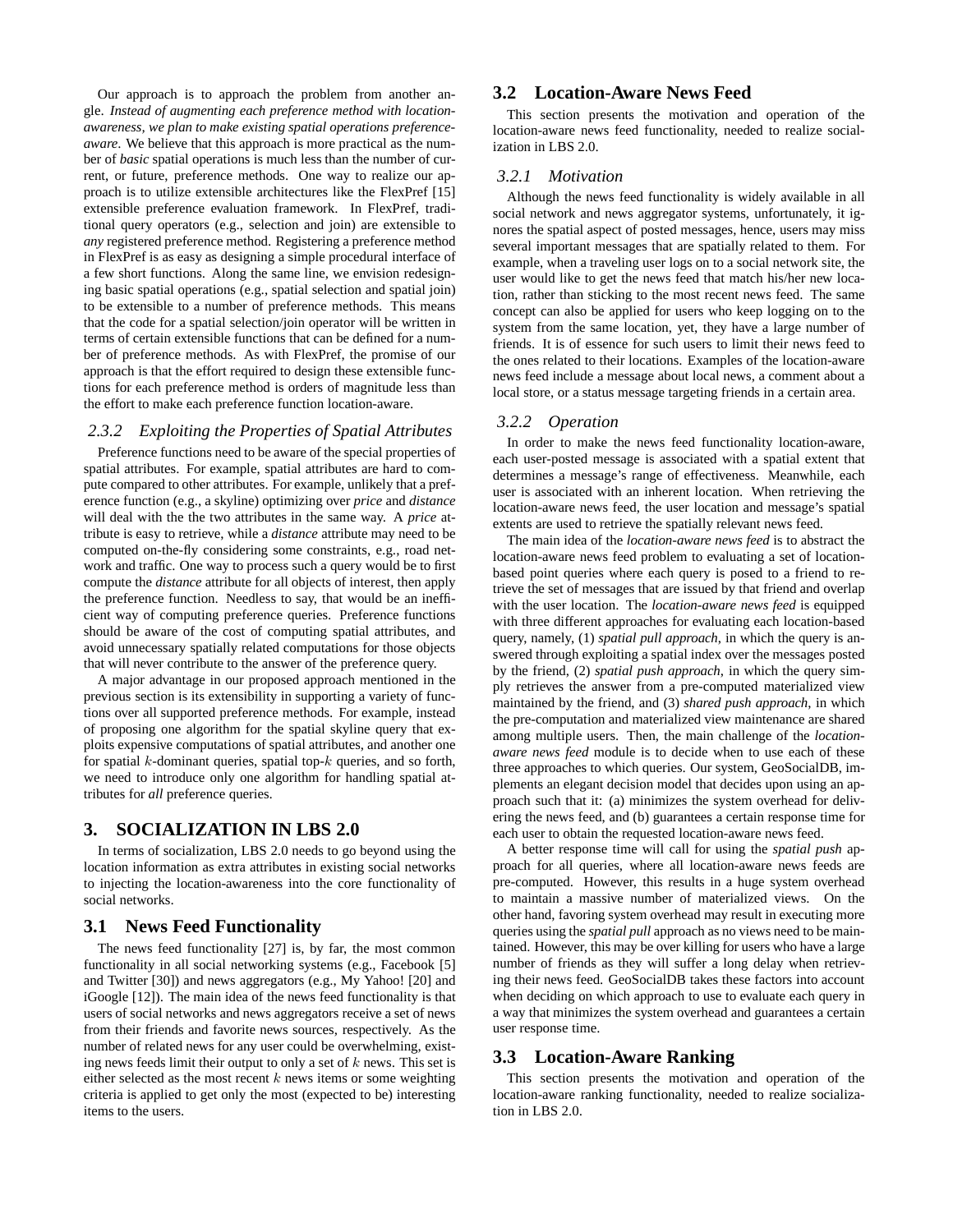## *3.3.1 Motivation*

Social network and news aggregator users may have different preferences over the received messages in the news feed. For example, a traveling user may be more interested in the messages whose issuing locations are close to his/her current location. On the other hand, a stationary user may be more interested in the messages whose issuing time is more recent to the log-on query issuing time. With the large volume of messages generated in a social networking system (e.g., more than 30 billion pieces of content shared per month in Facebook [7]) and the user's limited viewing capability (e.g., 40 messages for the web page and 20 messages for an iPhone app), it is of essence to rank the related news feed, and only show the most related  $k$  news items.

#### *3.3.2 Operation*

One way to do the location-aware ranking is to first retrieve all the related news feed through a location-aware news feed system as described in Section 3.2, then, apply a certain ranking function that combines both the spatial and temporal aspects of each message, and only show the messages with top- $k$  ranks. However, doing so may result in significant redundant computations of retrieving a lot of news feed messages that have no chance of making it to the top $k$  list. Our idea is that instead of ranking all messages after being retrieved from the user's friends, we encapsulate the user's ranking preferences within the query processing. The main idea is to reduce the number of friends the system queries for the relevant messages.

We can do so by tracking the highest ranked message scores from all the user friends to select a candidate set of friends to retrieve the relevant messages from. This immediately saves from the need of retrieving all related messages from all friends, as we limit the message retrieval from a candidate set of friends. Then, we query each candidate friend by their highest ranked message scores and keeps updating the ranking boundary for top- $k$  candidate messages. The query processing terminates early once the highest ranking score of the next querying friend is less then the ranking boundary to save a significant amount of redundant computations. Moreover, these highest ranked message scores are updated as the messages are updated from the user's friends, when necessary.

#### **4. RECOMMENDATION IN LBS 2.0**

In this section, we present our vision for *location-based recommender systems*: a synergy between location-based services and recommender system functionality with the goal of providing *interesting* objects to users. So far, we have explored two primary methods to provide *interesting* objects in location-based services: (1)  $kNN$  techniques (Section 2.2) simply retrieve the k objects nearest to a user and are completely removed from any notion of *personalization*. (2) k-Best-Neighbor queries (Section 2.3) require users to provide *explicit* preferences in order to retrieve interesting objects. We now make the case that LBS 2.0 systems should also provide interesting objects by dovetailing recommender system functionality, which exploits *implicit* user preferences based on past behavior and opinions, with spatial properties of users and objects inherent in location-based services. We first review how recommender systems work. Second, we highlight a taxonomy of three novel types of *location-based ratings* capable of being generated from many existing location-based applications. Finally, we provide an analysis of real location-based data taken from the Foursquare [8] location-based social network. Our analysis shows that user behavior and opinions are spatially correlated and motivates the need for *location-based recommender systems*.

## **4.1 How Existing Recommender Systems Function**

Recommender systems make use of community opinions and user behavior in an application to help users identify useful, interesting items from a considerably large search space (e.g., inventory from Amazon, news from Google, or movies from Netflix). Many successful and widely deployed systems mainly rely on the collaborative filtering (CF) recommendation technique<sup>1</sup>. CF assumes that users provide opinions about a set of items (e.g., movies, books, restaurants), expressed through ratings represented by the triple (*user*, *rating*, *item*) that represents a *user* providing a numeric *rating* for an *item* (e.g., movie). These rating triples are then analyzed to find correlations between similar items (e.g., item-based CF [26]) or similar users (e.g., user-based CF [23]) in order to provide a querying user with interesting recommendations.

## **4.2 Location-Aware Recommender Systems**

Unfortunately, many popular recommendation techniques do not consider the spatial properties of users and/or objects inherent in location-based services. Meanwhile, location-based applications have not considered the use of recommendation techniques. We propose to rectify this situation by highlighting the need for *location-based recommender systems* that exploit the synergy between recommender systems and location-based services in LBS 2.0. For example, whenever a user requests a restaurant in an LBS 2.0 application, the answer should be based on ratings left by users when they were spatially close to the querying user location. Or, when a user requests a movie, the answer could be linked to the user location by suggesting a movie liked by others who live in the same neighborhood as the querying user.

#### *4.2.1 Location-Aware Ratings*

The key to creating location-aware recommender systems is to exploit *location-aware ratings*. Recall that existing recommender systems assume that user opinions are expressed through ratings represented by the triple (*user*, *rating*, *item*) where a *user* provides a numeric *rating* for an *item*. However, many existing applications are capable of producing location-aware ratings that augment this traditional rating triple with spatial attributes of users and/or items. We now provide a taxonomy containing three types of locationaware ratings, along with examples of applications that can produce each type of rating.

- **Spatial User Ratings for Non-Spatial Items** associate a location with the user that issued the rating, represented as a four-tuple (*user*, *ulocation*, *rating*, *item*) where *ulocation* indicates the user location. Items are non-spatial in nature (e.g., movies), thus do not have an associated location. As an example, traditional e-commerce applications (e.g., Netflix) may use a users home address as *ulocation*, while mobile applications may associate the location where the user rated the item as the *ulocation*.
- **Non-Spatial User Ratings for Spatial Items** assume items are spatial in nature (e.g., restaurants) and associate the items location with the rating, represented as a four tuple (*user*, *rating*, *item*, *ilocation*), where *ilocation* is the item location. It is assumed that user location is not collected (or available) with the rating. Examples of applications that produce such ratings are e-commerce applications that gather user opinions

<sup>&</sup>lt;sup>1</sup>We focus on collaborative filtering due to its popularity, though other techniques may be used in practice.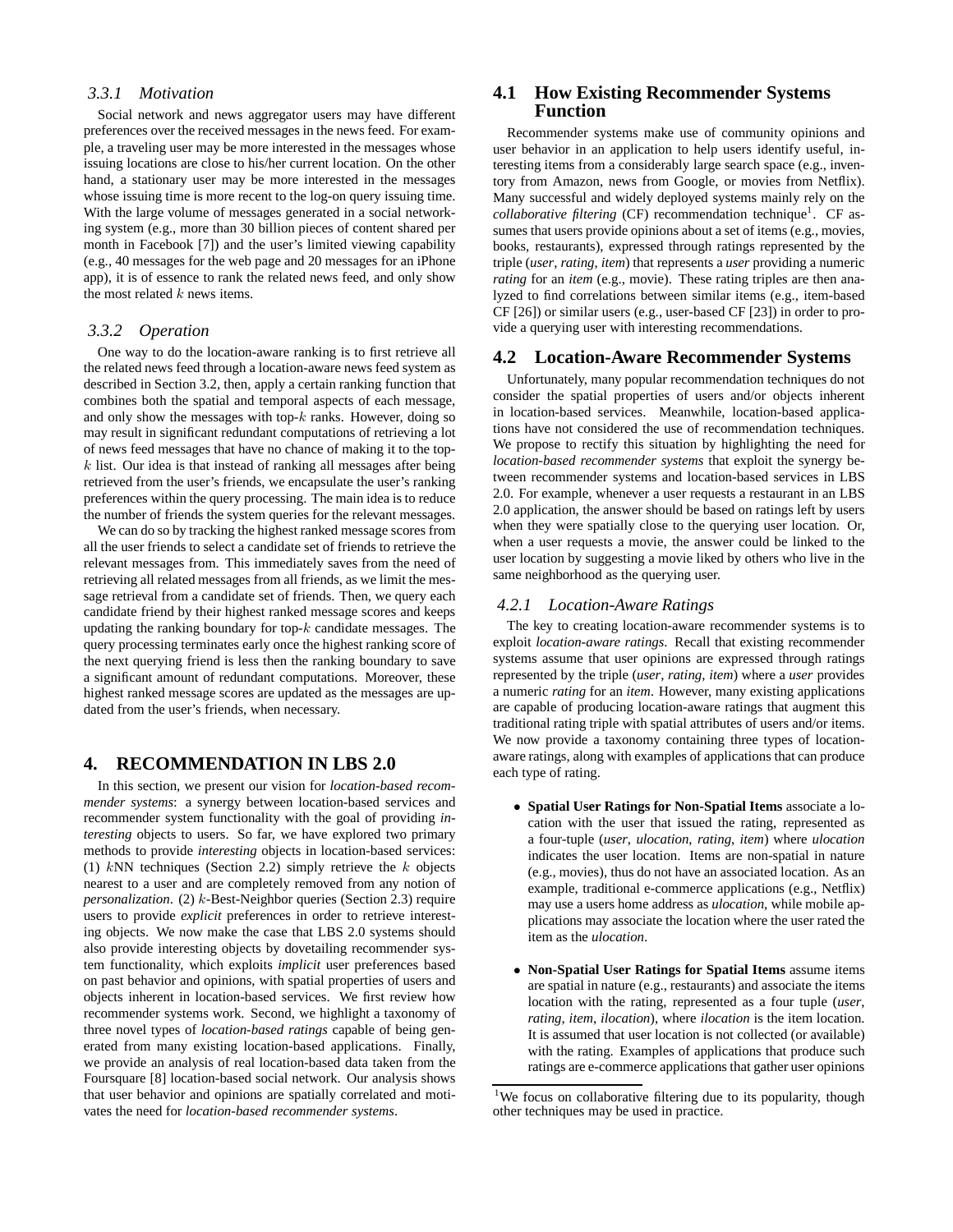| <b>U.S. State</b> | <b>Top Movie Genres</b> | Avg. Rating |
|-------------------|-------------------------|-------------|
| <b>Minnesota</b>  | <b>Film-Noir</b>        | 3.8         |
|                   | War                     | 3.7         |
|                   | Drama                   | 3.6         |
|                   | <b>Documentary</b>      | 3.6         |
| <b>Wisconsin</b>  | War                     | 4.0         |
|                   | <b>Film-Noir</b>        | 4.0         |
|                   | <b>Mystery</b>          | 3.9         |
|                   | Romance                 | 3.8         |
| Florida           | <b>Fantansy</b>         | 4.3         |
|                   | <b>Animation</b>        | 4.1         |
|                   | War                     | 4.0         |
|                   | <b>Musical</b>          | 4.0         |

**Figure 1: MovieLens spatially localized movie ratings**



**Figure 2: The system architecture of GeoSocialDB.**

on venues/destinations (e.g., restaurant review websites), but do not collect user locations.

• **Spatial User Ratings for Spatial Items** associate both user and item locations with the rating, represented as the fivetuple (*user*, *ulocation*, *rating*, *item*, *ilocation*) where *ulocation* and *ilocation* indicate the user and item locations, respectively. Examples of applications that produce such ratings are location-based social networks (e.g., Foursquare [8], Facebook Places [6]).

Using this taxonomy, traditional rating triples can be classified as non-spatial ratings for non-spatial items. Our vision of locationaware recommender systems in LBS 2.0 applications calls for supporting the above taxonomy of location-based ratings in order to provide k interesting items/destinations to querying users.

#### *4.2.2 Motivation*

As a testimony to the need for location-aware recommender systems, we analyzed movie ratings from the well-known Movie-Lens movie recommender system built at the University of Minnesota [19]. We extracted approximately 90K ratings from the system where each rating was associated with the zip code of the user rating the movie, which gave us a real set of spatial user ratings for non-spatial items. We analyzed these ratings to explore whether movie tastes are spatially localized. Figure 1 lists the top-4 movie genres using average ratings of users from the U.S. states Minnesota, Wisconsin, and Florida. While Minnesota and Wisconsin both list "Film-Noir" and "War" movies in their top-2 genres (though in opposite order), the rest of their lists differ, with Minnesota having "Drama" and "Documentary" as their next popular genre, while Wisconsin lists "Mystery" and "Romance" as the next most popular genre. Meanwhile, the top-4 movie genres from Florida differ vastly, as "Fantasy" and "Animation" are the most popular movie genres, followed by the "War" and "Musical" genres. This analysis suggests that movie preferences are unique to specific spatial regions. Furthermore, our analysis verifies earlier work from the New York Times [21] that analyzed Netflix user queues in major U.S. cities to determine movie tastes tend to be localized even at the granularity of zip codes.

This behavior we observe here suggests that recommendations should be *localized* to a querying user location, i.e., recommendations should be influenced by ratings with embedded user locations spatially close to the querying user. The intuition is that localized recommendations will provide a sense of what other system users prefer to do when in the same location as the querying user. We

are currently crawling for and analyzing location-based data from the Foursquare location-based social network [8]. Our initial analysis of the Foursquare data further suggests that user behavior and preferences are spatially localized.

## **5. THE GEOSOCIALDB SYSTEM**

This section presents the GeoSocialDB system, still under development at University of Minnesota. We built GeoSocialDB to demonstrate the synergy of all aspects of LBS 2.0. The components of the system are divided into modules built into the PostgreSQL open-source database engine [22] and modules built on top of PostgreSQL. In particular, the personalization module is built into PostgreSQL through the FlexPref engine [15]. The socialization modules (news feed and news ranking) are currently built on top of the engine (we have plans to migrate parts of them inside later). Finally, part of the recommender system, namely, generating the collaborative filtering model is built inside PostgreSQL, while the location-aware recommendation module is outside the engine.

Figure 2 depicts the GeoSocialDB system architecture that consists of three main modules: *location-aware news feed*, *locationaware news ranking*, and *location-aware recommender*. In addition, GeoSocialDB stores three types of data: spatial messages, user profiles, and spatial ratings. Note that the personalization components is built into in the PostgreSQL engine we are using. GeoSocialDB can take five different types of input as follows: (1) A profile update, where system users can update their personal information and/or friend list. (2) A new (spatial) message, whereby a system user posts a new message and specifies the spatial extents of that message, indicating the spatial range for which the message is effective. The message is deemed relevant to only those users who are located within its spatial extent. (3) A new (spatial) rating, whereby a system user rates an item and the user location and/or item item location is associated with the rating, as described in Section 4. (4) A location-aware news feed query, i.e., log-on query. Once a GeoSocialDB user logs on to the system, a locationaware news feed query is fired to retrieve the relevant news feed, i.e., messages posted from the user friends that have spatial extents that include the location of the querying user. The processing of this query type was discussed in Section 3. (5) A Location-aware recommendation queries. GeoSocialDB users can request recommendations of either spatial items (e.g., restaurants, stores) or nonspatial items (e.g., movies, books) through explicitly submitting a location-aware recommender query. Then, the *location-aware recommender* module suggests a set of items based on: (a) the user location (if available), (b) the item location (if available), and (c) pre-